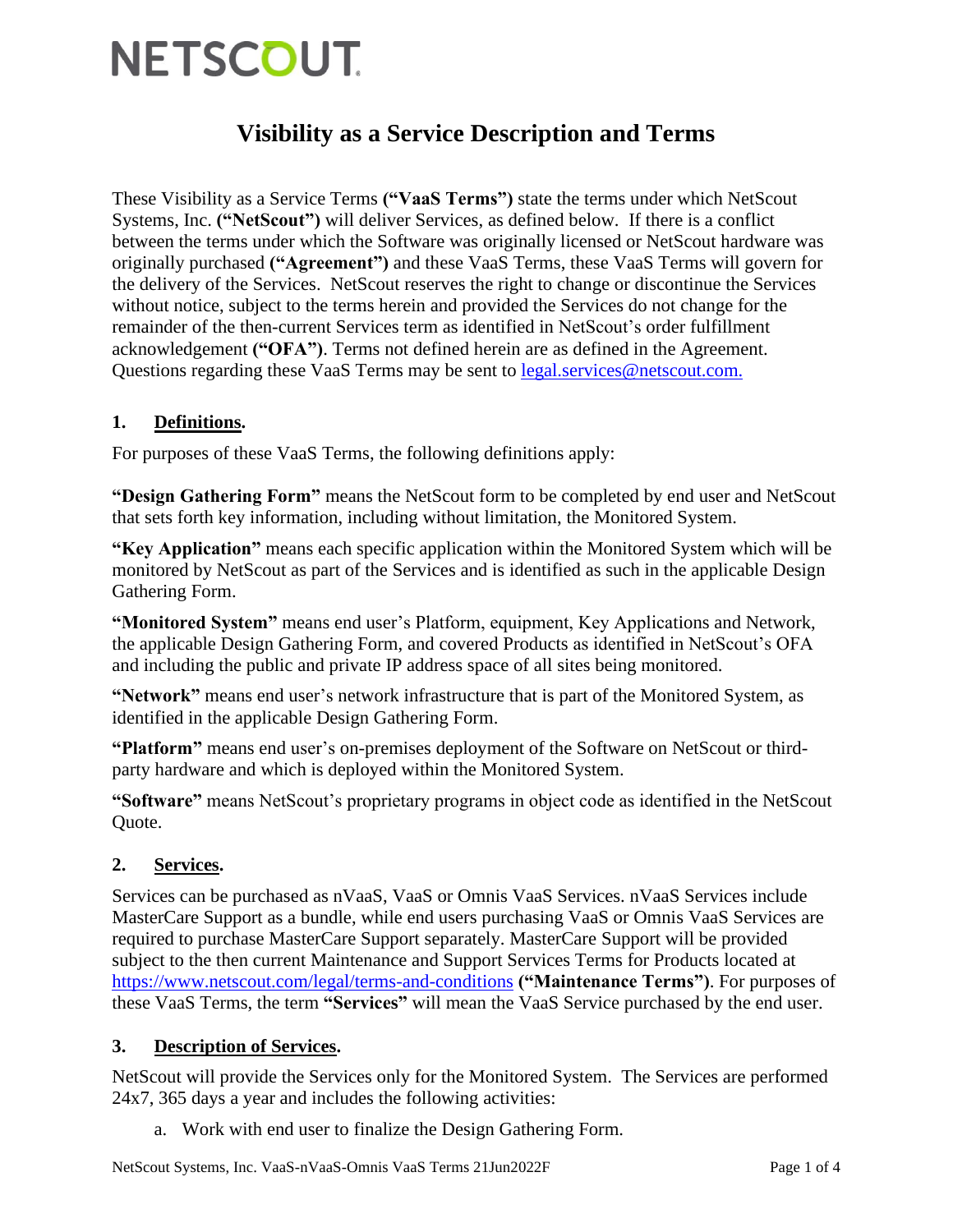# **NETSCOUT.**

- b. Day-to-day administration of the NetScout hardware and/or Software which are part of the Monitored System including:
	- i. Implementation of Updates as defined in the Maintenance Terms;
	- ii. Implementation of operating system updates, and management of maintenance for NetScout and NetScout approved (certified) third-party hardware;
	- iii. Implementation assistance for installing and configuring add-on Software;
	- iv. Backup maintenance for the Software such as regular configuration, password and community string backups, and off-sight storage of the data required during disaster recovery efforts; and
	- v. Software configuration customization assistance such as designing new reports, defining targeted services dashboards, discovering and configuring complex custom and unknown applications, and integrating alerting notification functionality utilizing product capability with supported third-party applications.
- c. Operation of the Software to enable a "hands free" monitoring experience including:
	- i. monitoring of the Monitored System;
	- ii. identifying Key Application or Network anomalies detected by the Software;
	- iii. providing recommended next steps; and
	- iv. running available Key Application and Network performance and health reports.
- d. Assist end user with troubleshooting alerts and other Monitored System issues reported by end user.
- e. Provide a monthly analysis report by a NetScout expert analyzing trends and issues within the Monitored System.

#### **4. End User Responsibilities.**

Timely performance and successful delivery of the Services is conditioned upon end user's compliance with the following obligations:

- a. Provide NetScout with all information requested and as is reasonably required or necessary for NetScout to perform the Services and promptly inform NetScout of any changes to such information for the duration of the Services.
- b. Acquire and purchase all hardware, equipment, software, and accessories necessary for proper operation of the Network and Monitored System, whether via NetScout or end user's third-party vendors.
- c. Purchase and maintain MasterCare on all Products.
- d. Unless otherwise agreed to by the parties in the Design Gathering Form or purchased separately from NetScout, end user is responsible for initial Platform setup (i.e., "rack and stack").
- e. End User consents to, and will grant, NetScout reasonable access to
	- i. NetScout Products and any related systems, networks, or equipment reasonably necessary to enable NetScout to provide the Services; and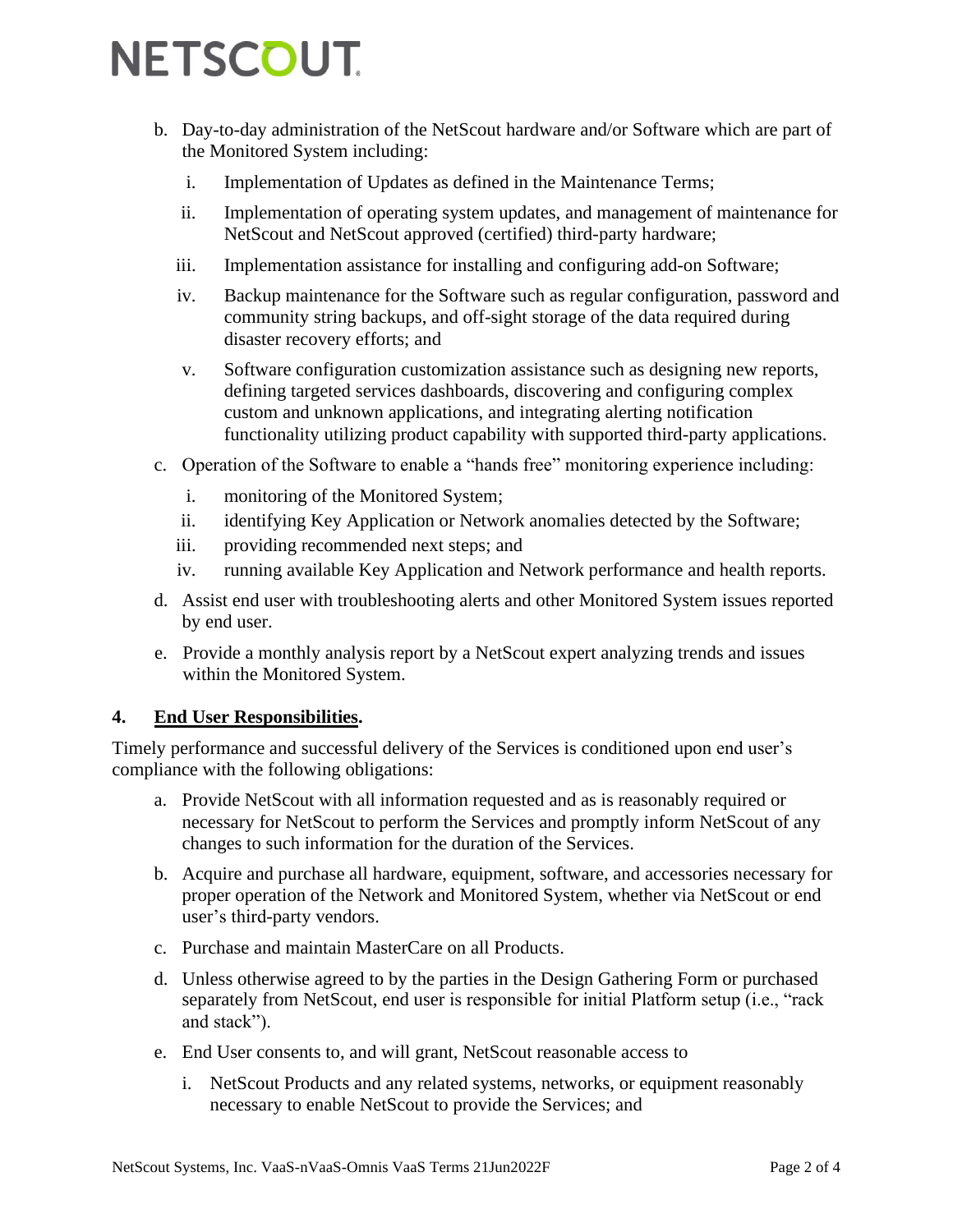# **NETSCOUT**

- ii. the Platform which includes, without limitation, (a) providing internet and console connectivity to enable NetScout remote connection to the Platform, (b) administrative access to the ethernet management port of the Platform via SSH, HTTPS and console tools such as PuTTY; (c) access to end user's Network and information regarding end user's Network configuration and any changes thereto; (d) connectivity from the Platform to allow for outgoing e-mail to NetScout's VaaS Network Operations Center; and (e) access to the Network and the internet traffic flowing thereto and any applications contained therein.
- f. End user represents that it has obtained any consents necessary for NetScout's access required to perform the Services and will indemnify, defend, and hold harmless NetScout for all claims arising from end user's failure to obtain such consents.
- g. If end user requires NetScout to use end user's VPN tool for such access, then NetScout is not responsible for the security of such VPN tool.
- h. Take all actions as reasonably necessary to enable NetScout to perform the Services and designate a single point of contact having sufficient authority and technical skills to manage the NetScout relationship.
- i. End user shall
	- i. work with NetScout to document internal emergency/incident response procedures, including a responsibility matrix and communication plan for all incident levels;
	- ii. provide feedback on Key Application and Network performance during incident triage; and
	- iii. assist NetScout to define Network and policy requirements to ensure proper configuration.
- j. The return of any defective hardware is the responsibility of end user and subject to NetScout's then-current Return Material Authorization Policy available at [https://www.netscout.com/support/advanced-replacement-onsite-support-policy.](https://www.netscout.com/support/advanced-replacement-onsite-support-policy)
- k. Except as expressly stated in these VaaS Terms, end user is responsible for implementing changes and corrections to the non-NetScout elements of the Monitored System, whether as part of routine maintenance or in response to operational or performance problem alerts.
- l. End user shall have all rights necessary to provide NetScout's access to end user's facilities and data in compliance with all applicable laws.

### **5. Fees, Invoicing and Payment, Acceptance.**

The fee for the Services is set forth in the applicable NetScout Quote. Unless otherwise set forth in the applicable Quote or Agreement, or agreed to by the parties in a writing, fees will be invoiced in advance and are due and payable net 30 days from the invoice date. Payments are non-refundable. Additionally, all applicable taxes shall be paid by end user. The Services are not subject to acceptance, and NetScout will have fulfilled its obligations under these VaaS Terms when it has delivered the Services each month.